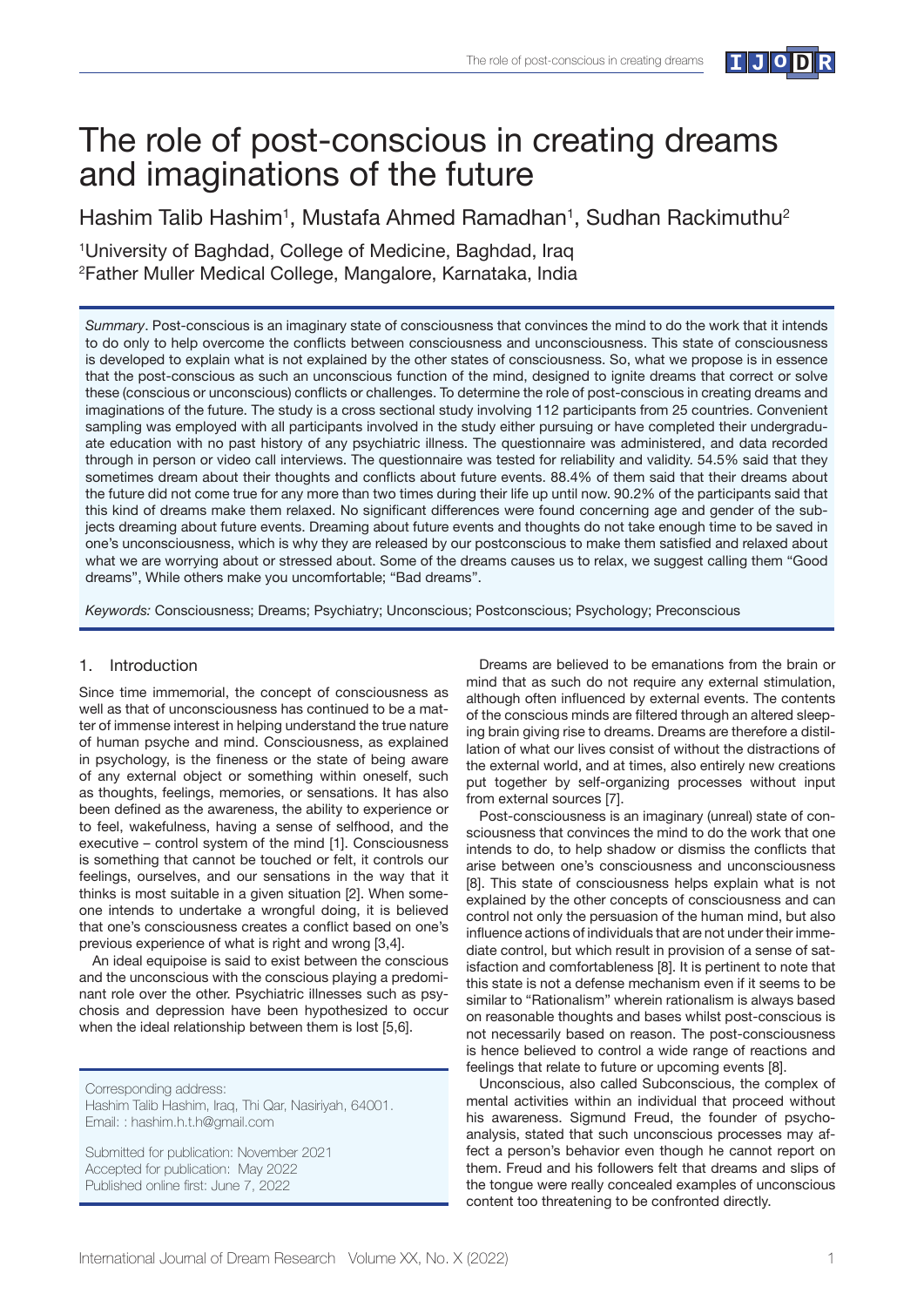

Freud distinguished among different levels of consciousness. Activities within the immediate field of awareness he termed conscious; e.g., reading this article is a conscious activity. The retention of data easily brought to awareness is a preconscious activity; for example, one may not be thinking (conscious) of his address but readily recalls it when asked. Data that cannot be recalled with effort at a specific time but that later may be remembered are retained on an unconscious level. For example, under ordinary conditions a person may be unconscious of ever having been locked in a closet as a child; yet under hypnosis he may recall the experience vividly. Because one's experiences cannot be observed directly by another (as one cannot feel another's headache), efforts to study these levels of awareness objectively are based on inference; i.e., at most, the investigator can say only that another individual behaves as if he were unconscious or as if he were conscious.

This study hence aims to study the role of post-conscious in creating dreams and imaginations of the future.

## 2. Method

The study is a cross sectional study involving 112 participants from 25 countries. Convenient sampling was employed with all participants involved in the study either pursuing or having completed their undergraduate education with no past history of any psychiatric illness. Ethics approval was obtained, and all participants provided informed consent to take part in the study. The questionnaire was administered, and data recorded through in person or video

*Table 1*. Country wise distribution of participants involved in study

| Variable      | Frequency      | Percent | Cumulative<br>Percent |
|---------------|----------------|---------|-----------------------|
| Algeria       | 3              | 2.7     | 2.7                   |
| <b>Brazil</b> | 3              | 2.7     | 5.4                   |
| Canada        | 3              | 2.7     | 8.0                   |
| Egypt         | $\overline{4}$ | 3.6     | 11.6                  |
| France        | $\overline{c}$ | 1.8     | 13.4                  |
| Germany       | 1              | .9      | 14.3                  |
| Iran          | 6              | 5.4     | 19.6                  |
| Iraq          | 42             | 37.5    | 57.1                  |
| Italy         | $\overline{2}$ | 1.8     | 58.9                  |
| Jordan        | $\overline{4}$ | 3.6     | 62.5                  |
| Kenya         | 2              | 1.8     | 64.3                  |
| Lebanon       | 2              | 1.8     | 66.1                  |
| Morocco       | $\mathbf{1}$   | .9      | 67.0                  |
| Oman          | 3              | 2.7     | 69.6                  |
| Pakistan      | 1              | .9      | 70.5                  |
| Peru          | 2              | 1.8     | 72.3                  |
| Rwanda        | 3              | 2.7     | 75.0                  |
| Saudi Arabia  | 5              | 4.5     | 79.5                  |
| Sudan         | 2              | 1.8     | 81.3                  |
| Switzerland   | 6              | 5.4     | 86.6                  |
| Syria         | $\overline{c}$ | 1.8     | 88.4                  |
| Tunis         | 1              | .9      | 89.3                  |
| <b>UK</b>     | 5              | 4.5     | 93.8                  |
| <b>USA</b>    | $\overline{4}$ | 3.6     | 97.3                  |
| Yemen         | 3              | 2.7     | 100.0                 |
| Total         | 112            | 100.0   |                       |

*Table 2*. Frequencies and percentages of responses obtained

| Variable                                                                                                                                                                                                  | Frequency | Percent | Cumulative<br>Percent |  |  |  |  |
|-----------------------------------------------------------------------------------------------------------------------------------------------------------------------------------------------------------|-----------|---------|-----------------------|--|--|--|--|
| Q1: When you have a problem that has not been resolved yet<br>or when you are thinking about something of the near future, do<br>you dream about the same or matters relating to it during your<br>sleep? |           |         |                       |  |  |  |  |
| Always                                                                                                                                                                                                    | 21        | 18.8%   | 18.8%                 |  |  |  |  |
| Sometimes                                                                                                                                                                                                 | 61        | 54.5%   | 73.2%                 |  |  |  |  |
| Seldom                                                                                                                                                                                                    | 23        | 20.5%   | 93.8%                 |  |  |  |  |
| Never                                                                                                                                                                                                     | 7         | 6.3%    | 100%                  |  |  |  |  |
| Q2: Do these dreams or even some of them come true (Occur-<br>rence of more than at least twice during your life)?                                                                                        |           |         |                       |  |  |  |  |
| Yes                                                                                                                                                                                                       | 13        | 11.6%   | 11.6%                 |  |  |  |  |
| No                                                                                                                                                                                                        | 99        | 88.4%   | 100%                  |  |  |  |  |
| Q3: How do these kinds of dreams make you feel?                                                                                                                                                           |           |         |                       |  |  |  |  |
| Comfortable                                                                                                                                                                                               | 101       | 90.2%   | 90.2%                 |  |  |  |  |
| Uncomfortable                                                                                                                                                                                             | 11        | 9.8%    | 100%                  |  |  |  |  |
| Q4: Have you dreamed about something you do not think about<br>or people you do not know and then happen to meet or see<br>them after dreaming?                                                           |           |         |                       |  |  |  |  |
| Yes                                                                                                                                                                                                       | 63        | 56.25%  | 56.25%                |  |  |  |  |
| <b>No</b>                                                                                                                                                                                                 | 49        | 43.75%  | 100%                  |  |  |  |  |
| Q5: Do the dreams seem to reduce conflicts and change your<br>thinking and mind?                                                                                                                          |           |         |                       |  |  |  |  |
| Always                                                                                                                                                                                                    | 13        | 10.7%   | 10.7%                 |  |  |  |  |
| Sometimes                                                                                                                                                                                                 | 87        | 77.7%   | 89.3%                 |  |  |  |  |
| Never                                                                                                                                                                                                     | 12        | 11.6%   | 100%                  |  |  |  |  |
| Q6: What is the maximum type of dreams that affect you the<br>most?                                                                                                                                       |           |         |                       |  |  |  |  |
| <b>Repressed Dreams</b>                                                                                                                                                                                   | 35        | 31.25%  | 31.25%                |  |  |  |  |
| <b>Future's Dreams</b>                                                                                                                                                                                    | 77        | 68.75%  | 100%                  |  |  |  |  |

call interviews. The questionnaire was tested for reliability (Two-way mixed effect) and Pearson correlation coefficient was used, which was significant at 0.01 ( $R = 0.00$ ). Data was analyzed by Statistical Package for Social Science Program (SPSS) version 25.0 and appropriate statistical tests were employed which included regression analysis, statistical correlation, and ANOVA test to evaluate the significance between the variables.

## 3. Results

A total of 112 participants were included in the study with a mean age of  $36.4 \pm 13.2$  years with a minimum age of 16 years and a maximum age of 65 years. Among the study

*Table 3*. Regression analysis for age

| Model      | Unstandard-<br>ized Coef-<br>ficients | Std.<br>Frror | Standardized<br>Coefficients |        | Sig. |
|------------|---------------------------------------|---------------|------------------------------|--------|------|
| (Constant) | 38.050                                | 9.495         |                              | 4.007  | .000 |
| Q1         | .427                                  | 1.624         | .026                         | .263   | .793 |
| Q2         | $-1.142$                              | 3.971         | $-.028$                      | $-288$ | .774 |
| Q3         | - 375                                 | 4.250         | $-.009$                      | -.088  | .930 |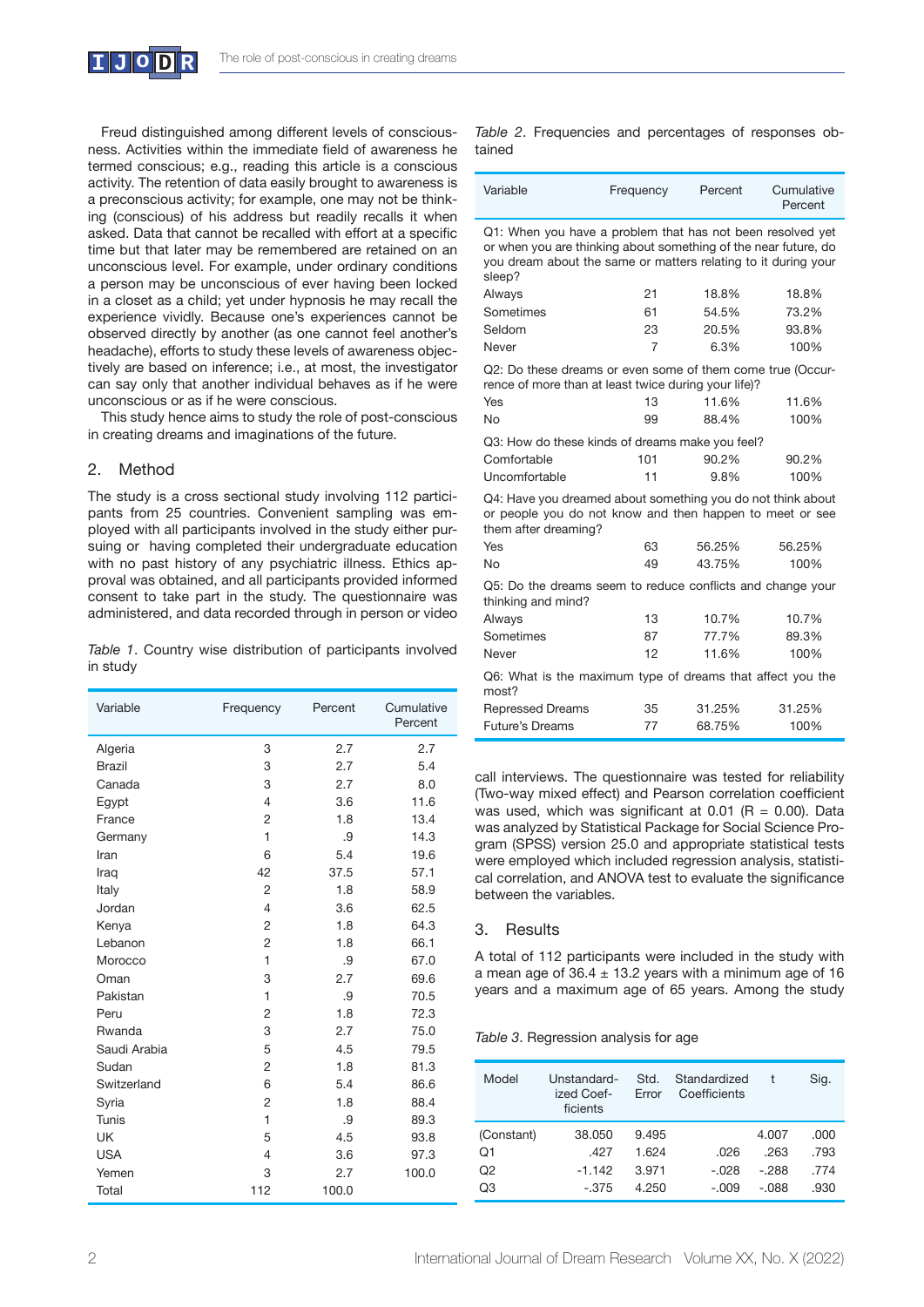

| Table 4. Regression analysis for gender |  |
|-----------------------------------------|--|
|                                         |  |

| Model          | Unstandard-<br>ized Coef-<br>ficients | Std.<br>Frror | Standardized<br>Coefficients |          | Sig. |
|----------------|---------------------------------------|---------------|------------------------------|----------|------|
| (Constant)     | 1.641                                 | .358          |                              | 4.581    | .000 |
| Q1             | .041                                  | .061          | .066                         | .674     | .502 |
| O <sub>2</sub> | $-.065$                               | .150          | $-.042$                      | $-.434$  | .665 |
| Q3             | $-163$                                | .160          | -.098                        | $-1.014$ | .313 |

population 64 were males (57.1%) and 48 were females (42.9%).

The countries of the participants involved in the study are distributed as depicted in Table 1. The frequencies and percentages of the responses to the six questions are shown in Table 2. Age and gender effects for the first three questions are presented in the Tables 3 to 6. The correlation between age and gender was  $r = -.007$  ( $p = .945$ , df = 107).

The first three questions ( $Q1$ ,  $Q2$  and  $Q3$ ) in the questionnaire have been mainly assessed to correlate and determine the possible relationship between post-consciousness with dreams and imaginations of the future. The inter-correlations betwen the Q1, Q2, and Q3 are depicted in Table 7.

The remaining questions (Q4, Q5 and Q6) of the questionnaire were administered to further aid in assuring as well as to inculcate further interest on the overall subject pertaining to the questionnaire.

#### 4. Discussion

Dreams are events of our life that are kept in the unconsciousness and are released to the reality as dreams at times when the unconsciousness becomes unable to keep them any longer. But dreaming about future events and thoughts that do not take time to be saved in the unconsciousness that's they are not released by it. They are released by our postconscious to make us satisfied and comfortable about what we are worrying about or stressed about. For example, when someone is worrying about his baby because he was diagnosed with a ventricular septal defect as an example, he sees many dreams that become frequent when he thinks more about it. The dreams that causes you to relax I choose to call "Good dreams". While others make you uncomfortable, here labelled "Bad dreams". Maybe one of these dreams could be real and come true, even for once or twice in all your life, but it is very rare and does not have a sig-

*Table 6*. The ANOVA test between Gender and the Questions

| Table 5. The ANOVA test between Age and the Questions |  |  |  |
|-------------------------------------------------------|--|--|--|
|-------------------------------------------------------|--|--|--|

|    |                                                        | Sum of<br>Squares          | df              | Mean<br>Square | F     | Sig. |
|----|--------------------------------------------------------|----------------------------|-----------------|----------------|-------|------|
| Q1 | Between Groups<br><b>Within Groups</b><br>Total        | 30.577<br>39.137<br>69.714 | 41<br>70<br>111 | .746<br>.559   | 1.334 | .143 |
| Q2 | <b>Between Groups</b><br><b>Within Groups</b><br>Total | 4.646<br>6.845<br>11.491   | 41<br>70<br>111 | .113<br>.098   | 1.159 | .290 |
| Q3 | <b>Between Groups</b><br><b>Within Groups</b><br>Total | 3.586<br>6.333<br>9.920    | 41<br>70<br>111 | .087<br>.090   | .967  | .538 |

nificant percentage. Postconscious creates these dreams to release the thoughts from our mind and to make us more tolerant and realistic with our reality, not with our imaginations, so it creates some kind of imaginations (Could be real or not and could be good or bad), just to fight our own worries and stressing thoughts. [9,10]

The age and gender do not have any affect in this process, so it occurs to everyone at any age regardless of gender.

Efforts to interpret the origin and significance of unconscious activities lean heavily on psychoanalytic theory, developed by Freud and his followers. For example, the origin of many neurotic symptoms is held to depend on conflicts that have been removed from consciousness through a process called repression. As knowledge of psychophysiological function grows, many psychoanalytic ideas are seen to be related to activities of the central nervous system. That the physiological foundation of memory may rest in chemical changes occurring within brain cells has been inferred from clinical observations that: (1) direct stimulation of the surface of the brain (the cortex) while the patient is conscious on the operating table during surgery has the effect of bringing long-forgotten (unconscious) experiences back to awareness; (2) removal of specific parts of the brain seems to abolish the retention of specific experiences in memory; (3) the general probability of bringing unconscious or preconscious data to awareness is enhanced by direct electrical stimulation of a portion of the brain structure called the reticular formation, or the reticular activating system. Also, according to what is called brain blood-shift theory, the transition from unconscious to conscious activities is mediated by localized changes in the blood supply to different parts of the brain. These biopsychological explorations have shed new light on the validity of psychoanalytic ideas about the

|--|

|    |                                                        | Sum of<br>Squares        | df              | Mean<br>Square | F     | Sig. |                |                        |
|----|--------------------------------------------------------|--------------------------|-----------------|----------------|-------|------|----------------|------------------------|
| Q1 | <b>Between Groups</b><br><b>Within Groups</b><br>Total | .360<br>69.354<br>69.714 | 1<br>110<br>111 | .360<br>.630   | .571  | .451 | Q1             | Pearso<br>Sig. (2<br>N |
| Q2 | <b>Between Groups</b><br><b>Within Groups</b><br>Total | .007<br>11.484<br>11.491 | 1<br>110<br>111 | .007<br>.104   | .064  | .801 | Q <sub>2</sub> | Pearso<br>Sig. (2<br>N |
| Q3 | <b>Between Groups</b><br><b>Within Groups</b><br>Total | .107<br>9.813<br>9.920   | 1<br>110<br>111 | .107<br>.089   | 1.201 | .275 | Q3             | Pearso<br>Sig. (2<br>N |

|                |                                                         | O1                           | Q2                            | Q3                   |
|----------------|---------------------------------------------------------|------------------------------|-------------------------------|----------------------|
| O1             | Pearson Correlation<br>Sig. (2-tailed)<br>N             | 112                          | .172<br>.070<br>112           | -.136<br>.153<br>112 |
| O <sub>2</sub> | Pearson Correlation<br>Sig. (2-tailed)                  | .172<br>.070                 | 1                             | $-.068$<br>.478      |
| Q3             | N<br><b>Pearson Correlation</b><br>Sig. (2-tailed)<br>N | 112<br>$-136$<br>.153<br>112 | 112<br>$-.068$<br>.478<br>112 | 112<br>1<br>112      |